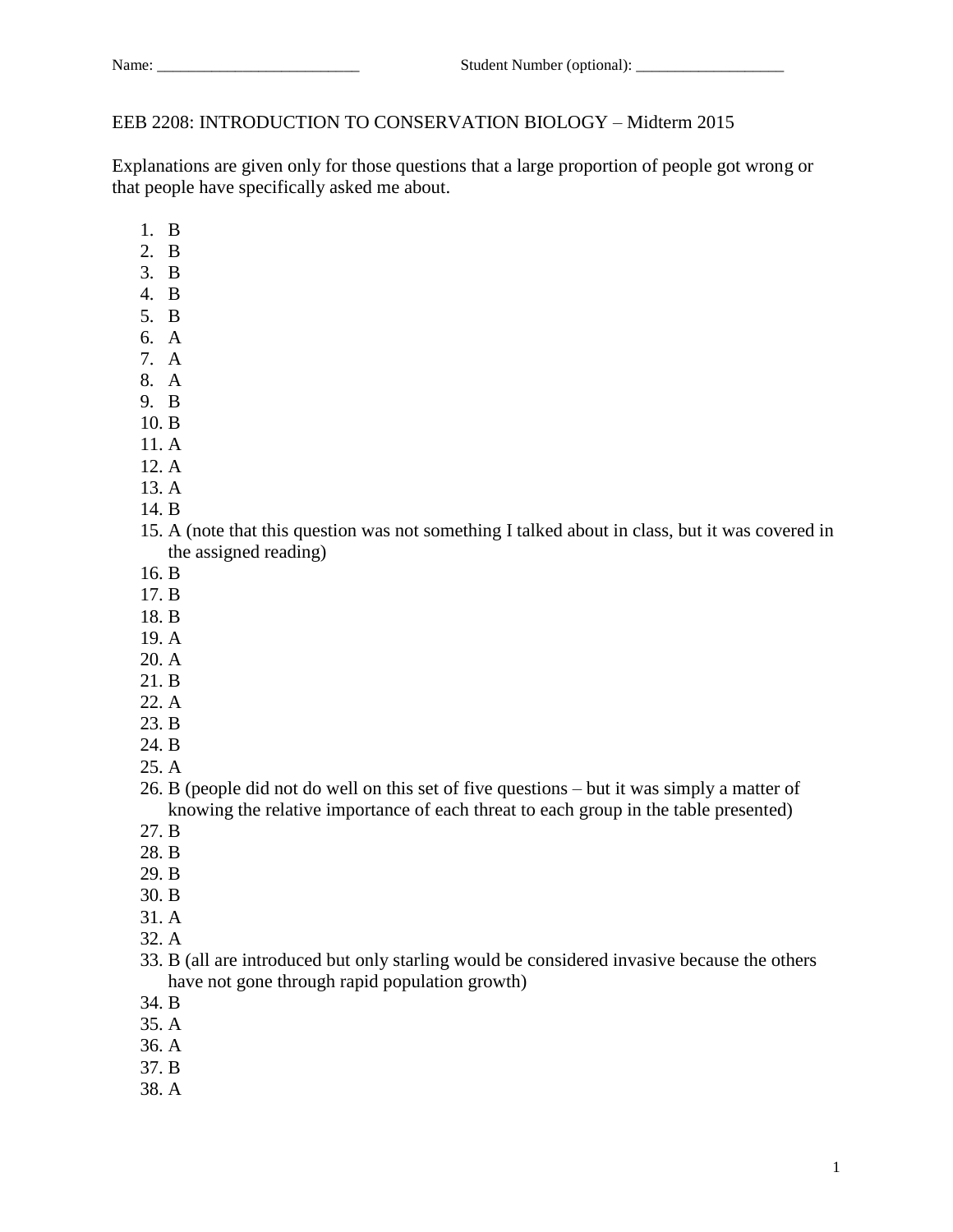Name: \_\_\_\_\_\_\_\_\_\_\_\_\_\_\_\_\_\_\_\_\_\_\_\_\_\_ Student Number (optional): \_\_\_\_\_\_\_\_\_\_\_\_\_\_\_\_\_\_\_

- 39. A
- 40. B
- 41. B (note that the curves in this figure were intentionally unlabeled to test whether you had understood concepts about the need for clear figure labelling that were discussed in lecture 2; note too that there was a near-identical example in one of the most recent homeworks and that this is the problem that I went over in the lecture before the exam)
- 42. A
- 43. B
- 44. A
- 45. B
- 46. B
- 47. B
- 48. A
- 49. B
- 50. A
- 51. A
- 52. A
- 53. B
- 54. A
- 55. A 56. A
- 57. A
- 58. B
- 59. B
- 60. A
- 61. B
- 62. A
- 63. A
- 64. B (lots of people got this one wrong, but if you know what beta diversity is you should know that it relates to patterns involving multiple species and that the abundance of individual species is not important)
- 65. B (lots of people got this one wrong too  $-1$ 'm not sure why, there are some prominent examples, e.g., chestnut blight, but the importance of diseases ranked very low in the Wilcove study of endangered US species)
- 66. B
- 67. B
- 68. A
- 69. B
- 70. A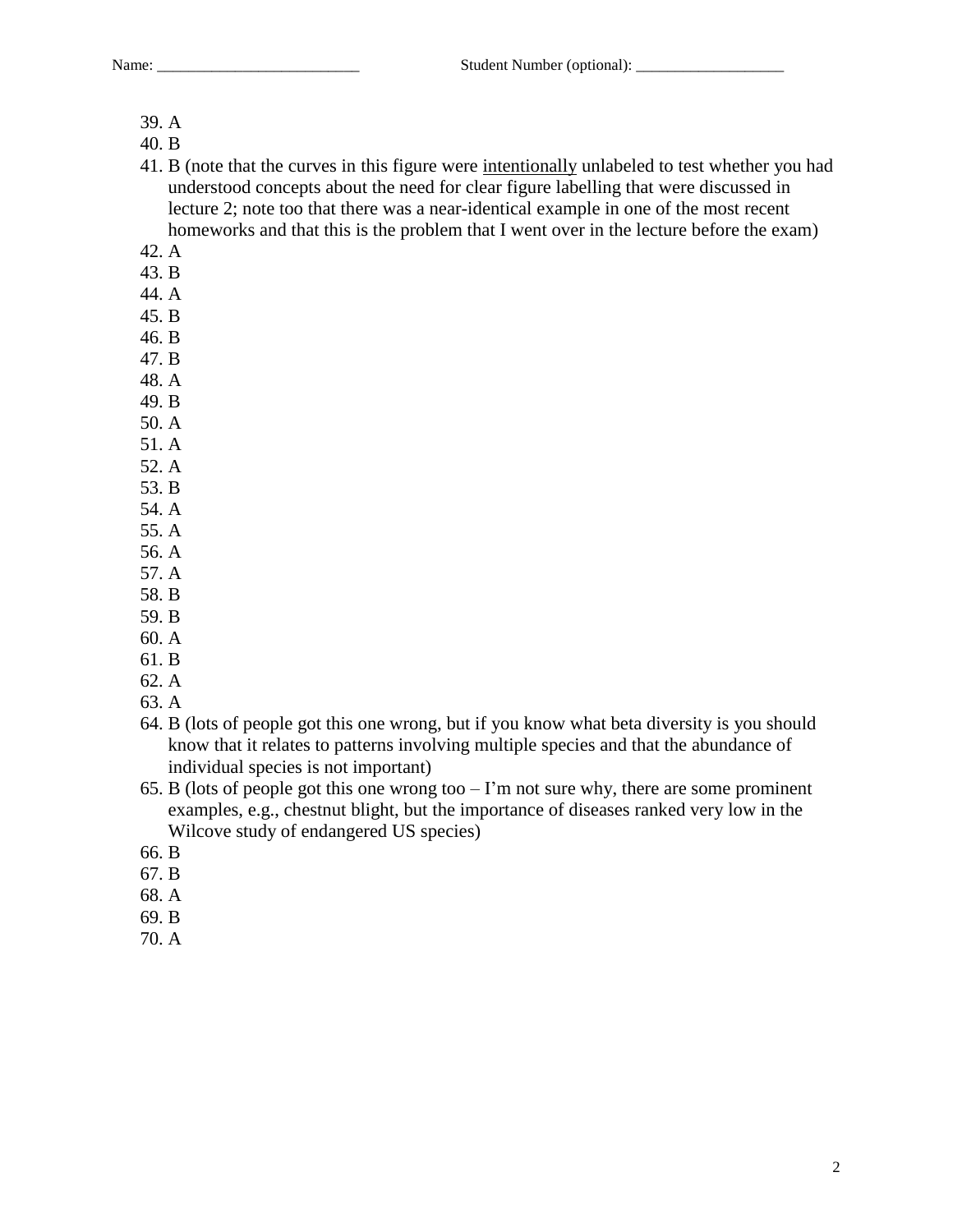Name:  $\qquad \qquad$  Student Number (optional):

- 71. B
- 72. B
- 73. B
- 74. A
- 75. B (quite a lot of people got this one wrong, and things are not as bad as these numbers suggest  $-1\%$ /year is off by two orders of magnitude; questions like this one can often be worked out based on logic – if we were losing 1% of species each year, all species would be gone in within a century or so – if you think about it, although things may seem bleak, it would be much bigger news if we were seeing that level of extinction)
- 76. B
- 77. A
- 78. B (this is another question designed to determine how well you understand how bad things are in terms of biodiversity loss – although a large proportion of commercial fish species are declining, we are not yet anywhere near the point where half have collapsed – again, that would be massive news given what it would mean for the human food supply)
- 79. B
- 80. A
- 81. A
- 82. A
- 83. A
- 84. B
- 85. B (The topic of this question is something that I addressed directly in the lecture after the exam. But, I included the question in the midterm anyway because I had already given you all the information you needed work out the answer just based on logic. When we talked about species diversity I showed several examples that show that hot spots derived from different diversity metrics or species groups don't overlap. When I talked about services I showed that even with only 3 services there is poor overlap. Even if you didn't study the actual maps, this information should have been enough to demonstrate that it is highly unlikely that diversity and services are going to coincide neatly. Note that many of my exam questions are like this (and more so on the final as you'll know more by then) – even if you don't know the specific answer, you should be able to work many of them out from the knowledge gained throughout the class. I ask questions like this, rather than just about things that can be memorized, because that is how knowledge is actually used in most jobs.)

86. Four points for accurately labelling the graph. For full points you needed to get at least four of these five things right: labels for (a) area on the x axis, (b) species richness on the y axis, (c) z as a constant describing the slope of the dotted line, (d) log c (or c) as the point of intersection between the dotted line and the y axis, and (e) recognizing that area and size should be plotted on log scales. The other two points were for showing that you can plot the starting patch size  $(A_1)$ on the x axis, then go up to the dotted line, and then left to the y axis to figure out the expected species richness  $(S_1)$ . You can repeat this for the reduced patch size  $(A_2)$  to get the species richness after habitat loss  $(S_2)$ . The difference  $(S_1 - S_2)$  is the amount of species loss due to habitat destruction.